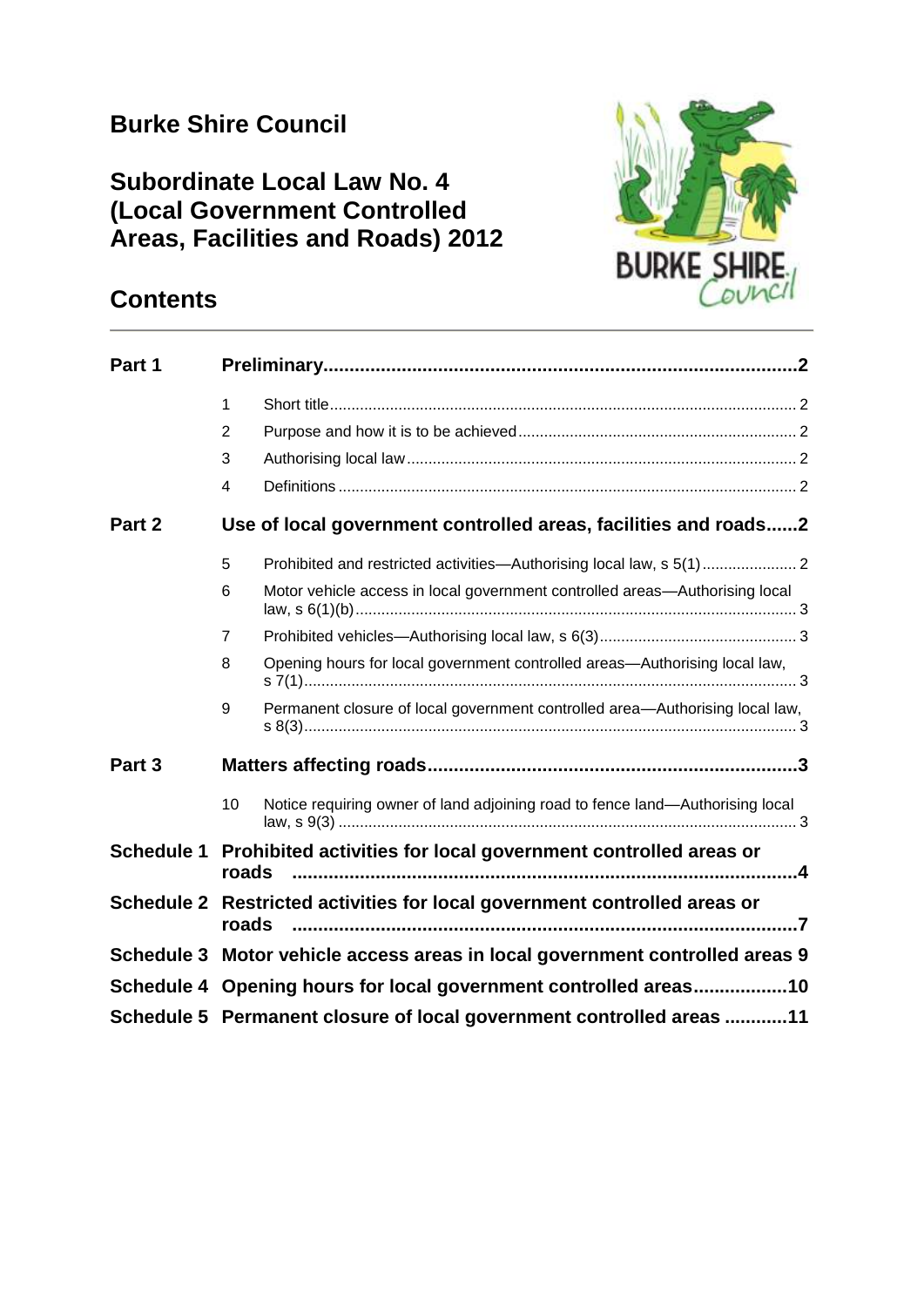## <span id="page-1-0"></span>**Part 1 Preliminary**

#### <span id="page-1-1"></span>**1 Short title**

This subordinate local law may be cited as *Subordinate Local Law No. 4 (Local Government Controlled Areas, Facilities and Roads) 2012.*

#### <span id="page-1-2"></span>**2 Purpose and how it is to be achieved**

- (1) The purpose of this subordinate local law is to supplement *Local Law No.4 (Local Government Controlled Areas, Facilities and Roads)2012* in order to protect the health and safety of persons using local government controlled land, facilities, infrastructure and roads and preserve features of the natural and built environment and other aspects of the amenity of local government controlled land, facilities, infrastructure and roads.
- (2) The purpose is to be achieved by providing for—
	- (a) the regulation of access to local government controlled areas; and
	- (b) the prohibition or restriction of particular activities in local government controlled areas or roads.

#### <span id="page-1-3"></span>**3 Authorising local law**

The making of the provisions in this subordinate local law is authorised by *Local Law No.4 (Local Government Controlled Areas, Facilities and Roads) 2012* (the *authorising local law*)*.*

### <span id="page-1-4"></span>**4 Definitions**

Particular words used in this subordinate local law have the same meaning as provided for in the authorising local law.

## <span id="page-1-5"></span>**Part 2 Use of local government controlled areas, facilities and roads**

#### <span id="page-1-6"></span>**5 Prohibited and restricted activities—Authorising local law, s 5(1)**

- (1) For section  $5(1)(a)$  of the authorising local law, the activities prescribed in column 2 of schedule 1 are declared to be prohibited in the corresponding local government controlled area or road (or part thereof) mentioned in column 1 of schedule 1.
- (2) For section  $5(1)(b)$  of the authorising local law, the activities prescribed in column 2 of schedule 2 are declared to be restricted in the corresponding local government controlled area or road (or part thereof) mentioned in column 1 of schedule 2, to the extent described in column 3 of schedule 2.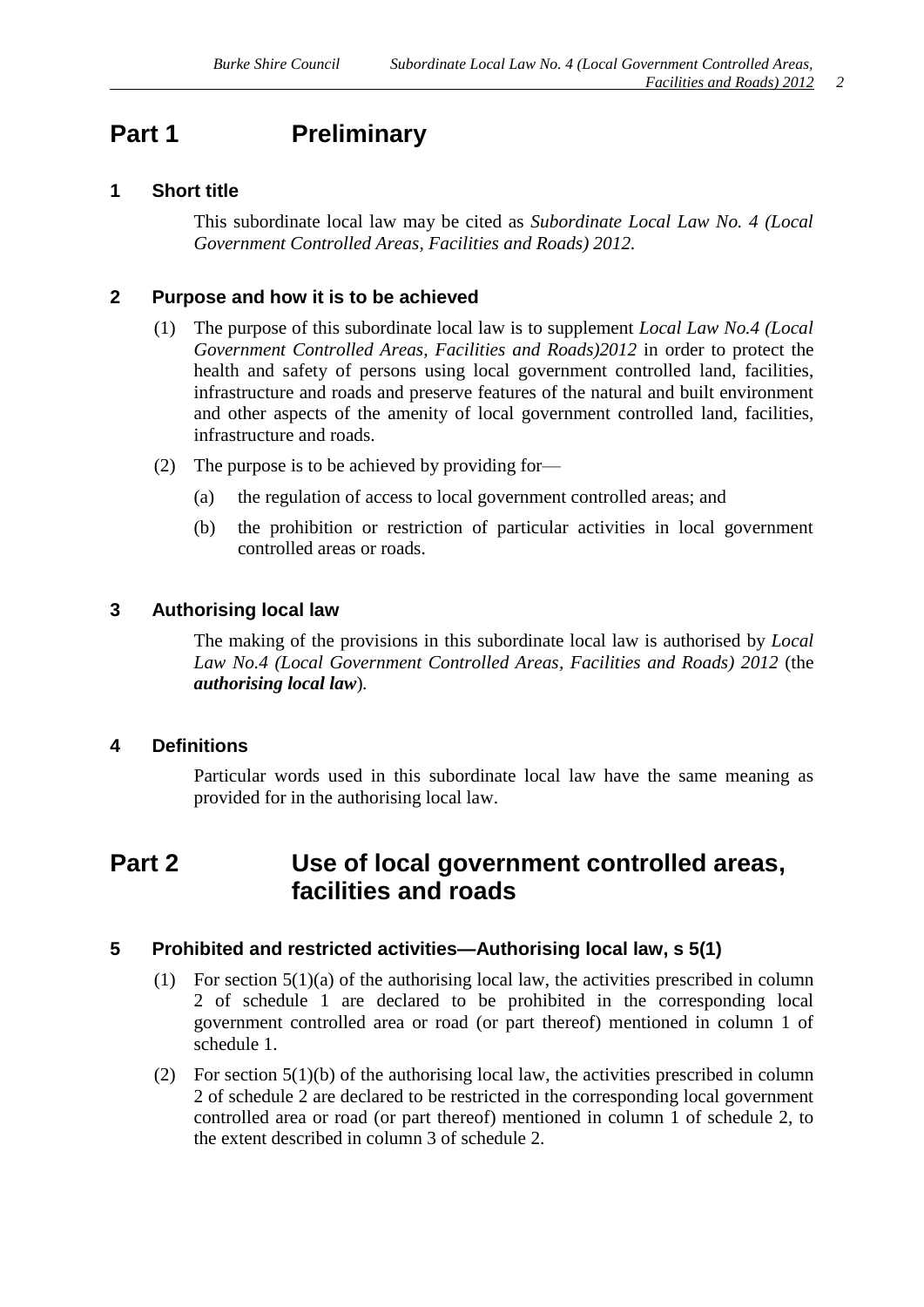### <span id="page-2-0"></span>**6 Motor vehicle access in local government controlled areas—Authorising local law, s 6(1)(b)**

For section 6(1)(b) of the authorising local law, the areas prescribed in column 1 of schedule 3 are declared to be motor vehicle access areas.

### <span id="page-2-1"></span>**7 Prohibited vehicles—Authorising local law, s 6(3)**

For section 6(3) of the authorising local law, the specific types of motor vehicle prescribed in column 2 of schedule 3 are declared to be prohibited vehicles in the corresponding specified motor vehicle access area in column 1 of schedule 3.

### <span id="page-2-2"></span>**8 Opening hours for local government controlled areas—Authorising local law, s 7(1)**

For section 7(1) of the authorising local law, the times prescribed in column 2 of schedule 4 are declared to be the opening hours for the local government controlled areas mentioned in column 1 of schedule 4.

### <span id="page-2-3"></span>**9 Permanent closure of local government controlled area—Authorising local law, s 8(3)**

For section 8(3) of the authorising local law, the local government controlled areas described in schedule 5 are permanently closed to public access.

## <span id="page-2-4"></span>**Part 3 Matters affecting roads**

### <span id="page-2-5"></span>**10 Notice requiring owner of land adjoining road to fence land—Authorising local law, s 9(3)**

For section 9(3) of the authorising local law, the minimum standards for a fence that is the subject of a compliance notice under section 9(2) of the authorising local law are as follows—

- (a) the fence must be of adequate strength for the purposes of restraining the types of animal contained in the area adjacent to the fence; and
- (b) shall be in keeping with the standard considered suited to the area.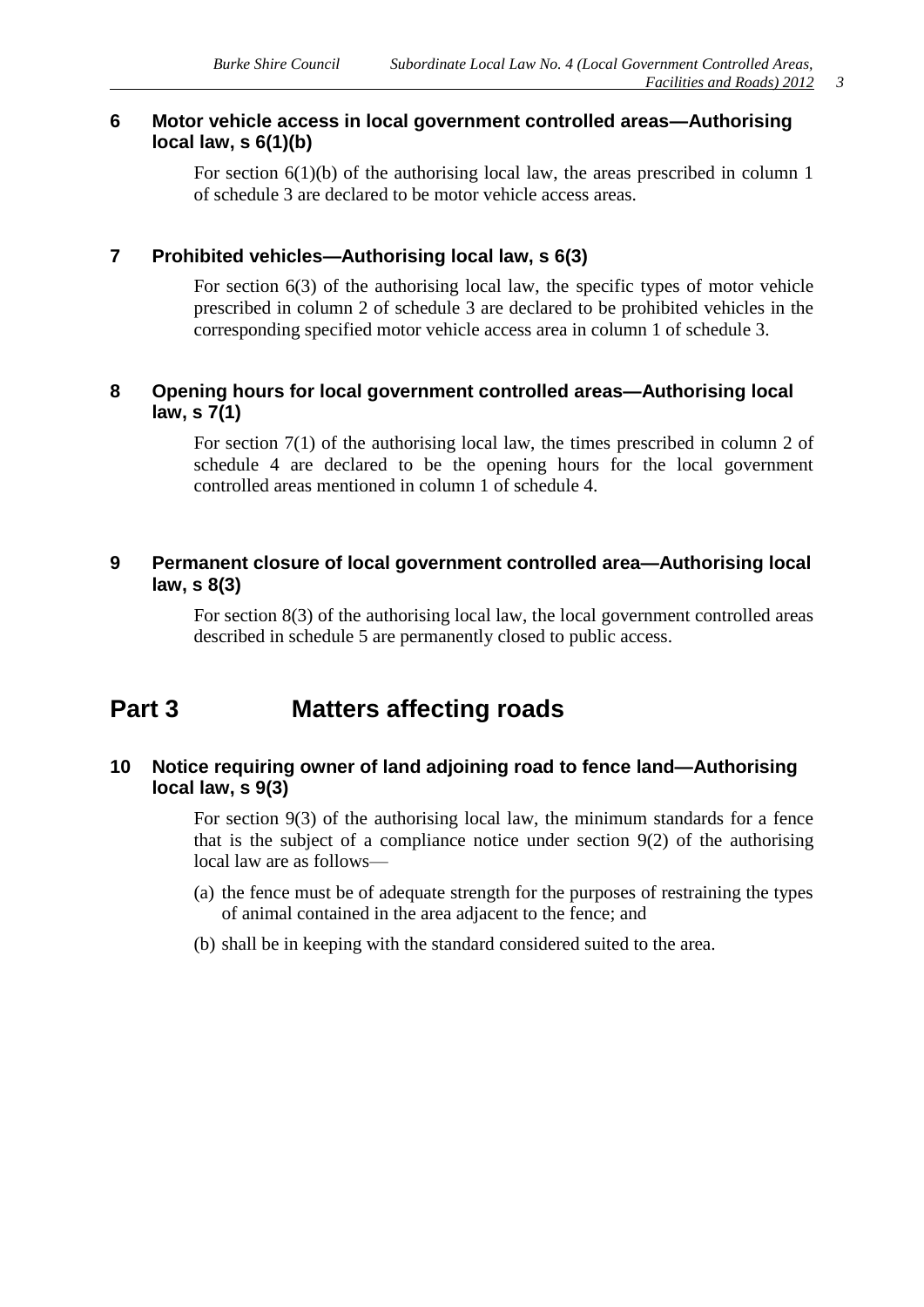# <span id="page-3-0"></span>**Schedule 1 Prohibited activities for local government controlled areas or roads**

Section 5(1)

|                | <b>Column 1</b><br>Local government controlled area or<br>road                | <b>Column 2</b><br><b>Prohibited activity</b>                                                                                                                                                                                                                                                                          |
|----------------|-------------------------------------------------------------------------------|------------------------------------------------------------------------------------------------------------------------------------------------------------------------------------------------------------------------------------------------------------------------------------------------------------------------|
| $\mathbf{1}$   | All local government controlled areas<br>within the local government area     | Any activity not in accordance with the<br>purposes or objects for which such park /<br>reserve is held by Council.                                                                                                                                                                                                    |
|                |                                                                               | Any act which is likely to injure,<br>endanger, obstruct, inconvenience or<br>annoy any other person.                                                                                                                                                                                                                  |
|                |                                                                               | Organise or play a game which is likely<br>to interfere with the safety or comfort of<br>the public, or likely to damage the park /<br>reserve or anything appertaining thereto.                                                                                                                                       |
|                |                                                                               | Discharge a firearm or other weapon in,<br>over or across a park / reserve provided<br>that this prohibition does not apply to<br>archery, pistol, gun or rifle shooting<br>conducted in a park / reserve pursuant to<br>an approval issued by Council under<br>Section 11 of Local Law No. 1<br>(Administration) 2012 |
|                |                                                                               | Throw or discharge a stone or other<br>projectile in, over or across a park/<br>reserve.                                                                                                                                                                                                                               |
|                |                                                                               | Damage or interfere with vegetation.                                                                                                                                                                                                                                                                                   |
| $\overline{2}$ | All roads within the local government<br>area                                 | Causing an offensive liquid, sediment or<br>substance to be discharged onto a road.                                                                                                                                                                                                                                    |
| 3              | Footpaths in shopping areas on the<br>following roads-                        | Riding a bicycle, wheeled recreational<br>device or wheeled toy, as defined in the<br><b>Transport Operations (Road Use</b><br>Management) Act 1995'                                                                                                                                                                   |
| 4              | <b>All Cemeteries</b><br><b>Burketown Cemetery</b><br><b>Gregory Cemetery</b> | Interfering with a funeral or<br>commemorative service lawfully<br>conducted in a local government<br>cemetery.                                                                                                                                                                                                        |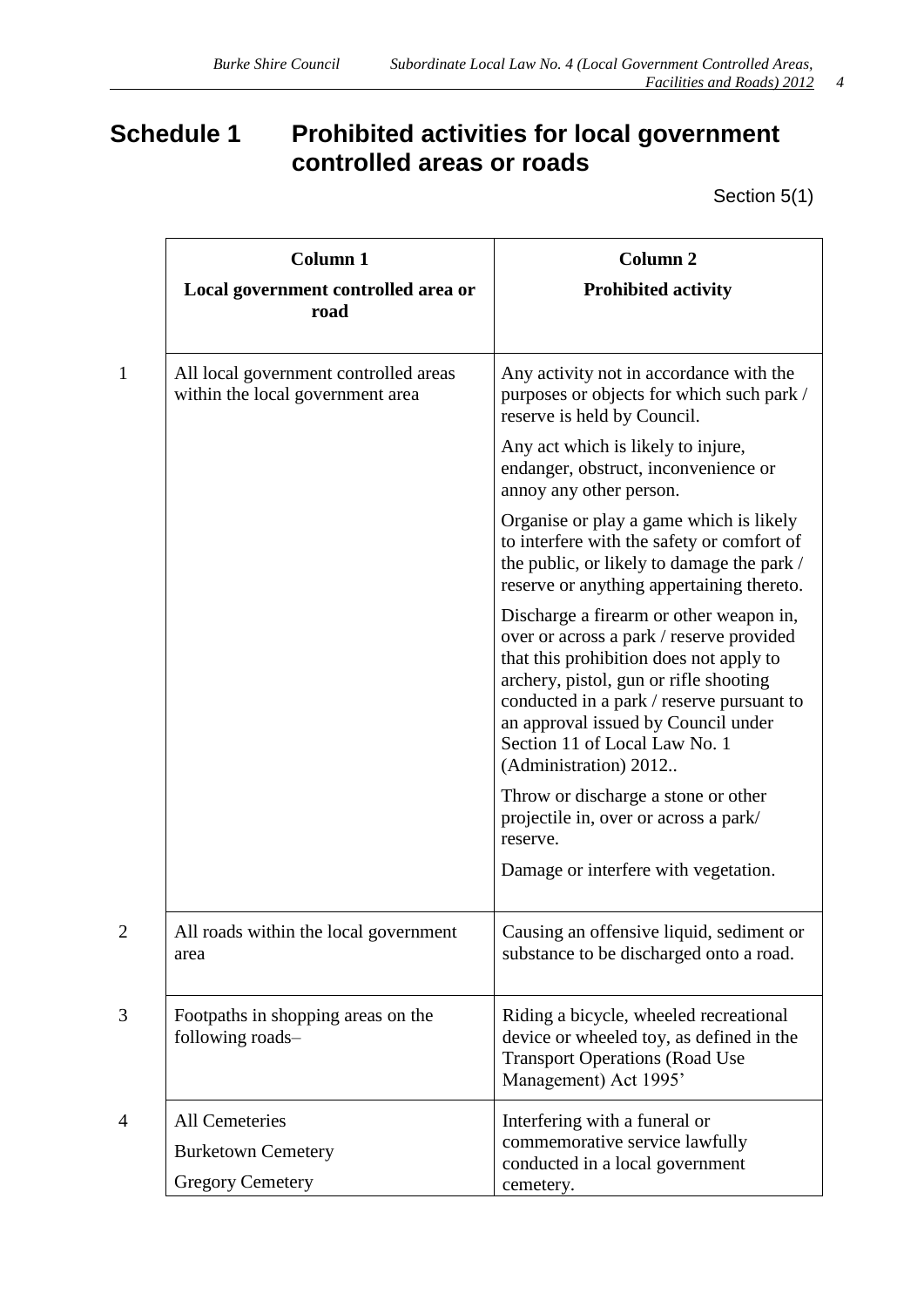|                                                                      | <b>Bringing</b><br>animal<br>into<br>local<br>an<br>a<br>unless<br>the<br>government<br>cemetery<br>cemetery authority approves.                                                 |
|----------------------------------------------------------------------|----------------------------------------------------------------------------------------------------------------------------------------------------------------------------------|
|                                                                      | A person must not interfere with a grave,<br>memorial, or with flowers or tokens on a<br>grave or memorial unless the cemetery<br>authority approves.                            |
| The following parks and reserves-                                    |                                                                                                                                                                                  |
| All parks                                                            | Riding of horses                                                                                                                                                                 |
|                                                                      | Dogs, whether on a lead or not owing to<br>the incidence of hydatids in the area                                                                                                 |
| Nature Refuge                                                        |                                                                                                                                                                                  |
|                                                                      |                                                                                                                                                                                  |
|                                                                      |                                                                                                                                                                                  |
|                                                                      | Lighting of fires or bar-b-ques.<br>All animals except stock agisted to<br>reduce fuel.                                                                                          |
| The camping areas                                                    | 'Disposing of liquid waste other than in a<br>drainage point provided for that purpose'                                                                                          |
|                                                                      | 'Disposing of refuse other than in a<br>container provided for that purpose'                                                                                                     |
|                                                                      | 'Using facilities in a way that makes<br>them unclean or insanitary']                                                                                                            |
| The following boat ramps and landings-<br><b>Burketown Boat Ramp</b> | A person must not drive or stand a<br>vehicle on a boat ramp other than to<br>launch or retrieve a ship.                                                                         |
|                                                                      | A person must not obstruct another<br>person's use of a boat ramp or landing.                                                                                                    |
|                                                                      | A person must not anchor, moor or place<br>a ship in the water around a boat ramp or<br>landing if it is likely to obstruct another<br>person's use of the boat ramp or landing. |
|                                                                      | A person must not carry out maintenance<br>or repairs to a ship on a boat ramp.                                                                                                  |
|                                                                      | A person must not carry out the rigging<br>of a sailing ship on a boat ramp or<br>landing or in an area which would<br>impede access to a boat ramp or landing.                  |
|                                                                      | A person must not take or drive on to a                                                                                                                                          |

7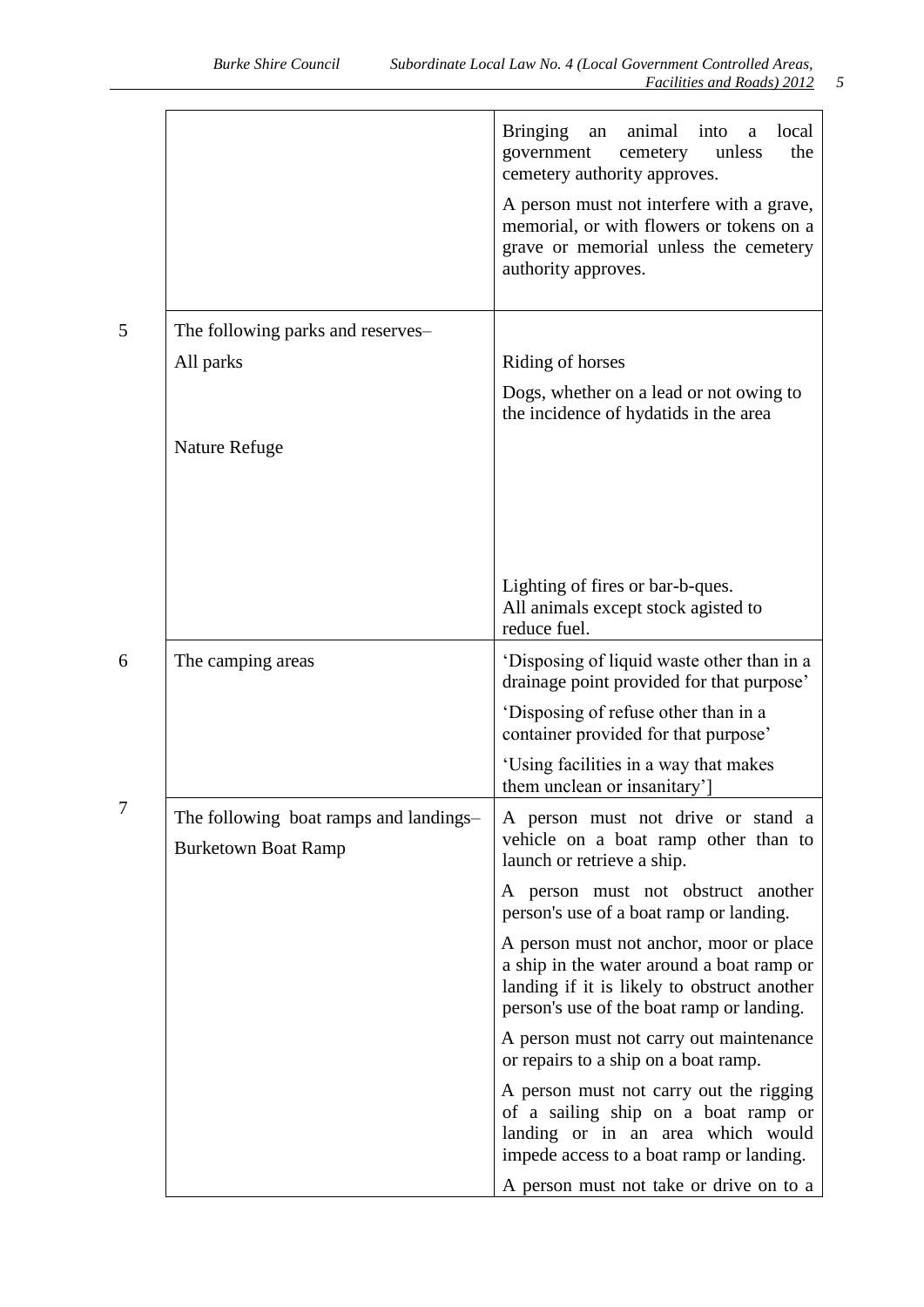|                                                                  | boat ramp or landing a vehicle, other than<br>a vehicle that moves on wheels fitted<br>with pneumatic or rubber tyres.                                                                   |
|------------------------------------------------------------------|------------------------------------------------------------------------------------------------------------------------------------------------------------------------------------------|
|                                                                  | A person must not willfully break,<br>destroy, damage, deface, disfigure or<br>write upon any boat ramp or landing or<br>any notice relating thereto.                                    |
|                                                                  | A person must not willfully damage any<br>lighting upon any boat ramp or landing.                                                                                                        |
|                                                                  | A person must not ride any animal on any<br>boat ramp or landing.                                                                                                                        |
|                                                                  | A person must not fish from any boat<br>ramp or landing in such a manner as to<br>obstruct or impede ships or vehicular or<br>pedestrian traffic on the boat ramp or<br>landing.         |
|                                                                  | A person must not carry any loaded or<br>cocked spear gun on any boat ramp or<br>landing.                                                                                                |
|                                                                  | A person must not light a fire on any boat<br>ramp or landing whether in a container or<br>otherwise.                                                                                    |
|                                                                  | A person must not dive off any boat ramp<br>or landing, nor cause themselves or any<br>person or object to fall or be projected<br>into waters surrounding such boat ramp<br>or landing. |
|                                                                  | A person must not upon any boat ramp or<br>landing behave in a riotous, disorderly,<br>offensive,<br>indecent,<br>threatening<br>or<br>insulting manner.                                 |
|                                                                  | A person shall not carry out any Gutting,<br>cleaning or washing fish on any boat<br>ramp or landing.                                                                                    |
| The following swimming pools-<br><b>Burketown Aquatic Centre</b> | Taking drinking glasses or glass bottles<br>into the pool area                                                                                                                           |
|                                                                  | Any act which is likely to injure,<br>endanger, obstruct, inconvenience or<br>annoy any other person.                                                                                    |
|                                                                  | Behaving in a riotous, disorderly,<br>indecent, offensive, threatening or<br>insulting manner                                                                                            |
|                                                                  | Smoking.                                                                                                                                                                                 |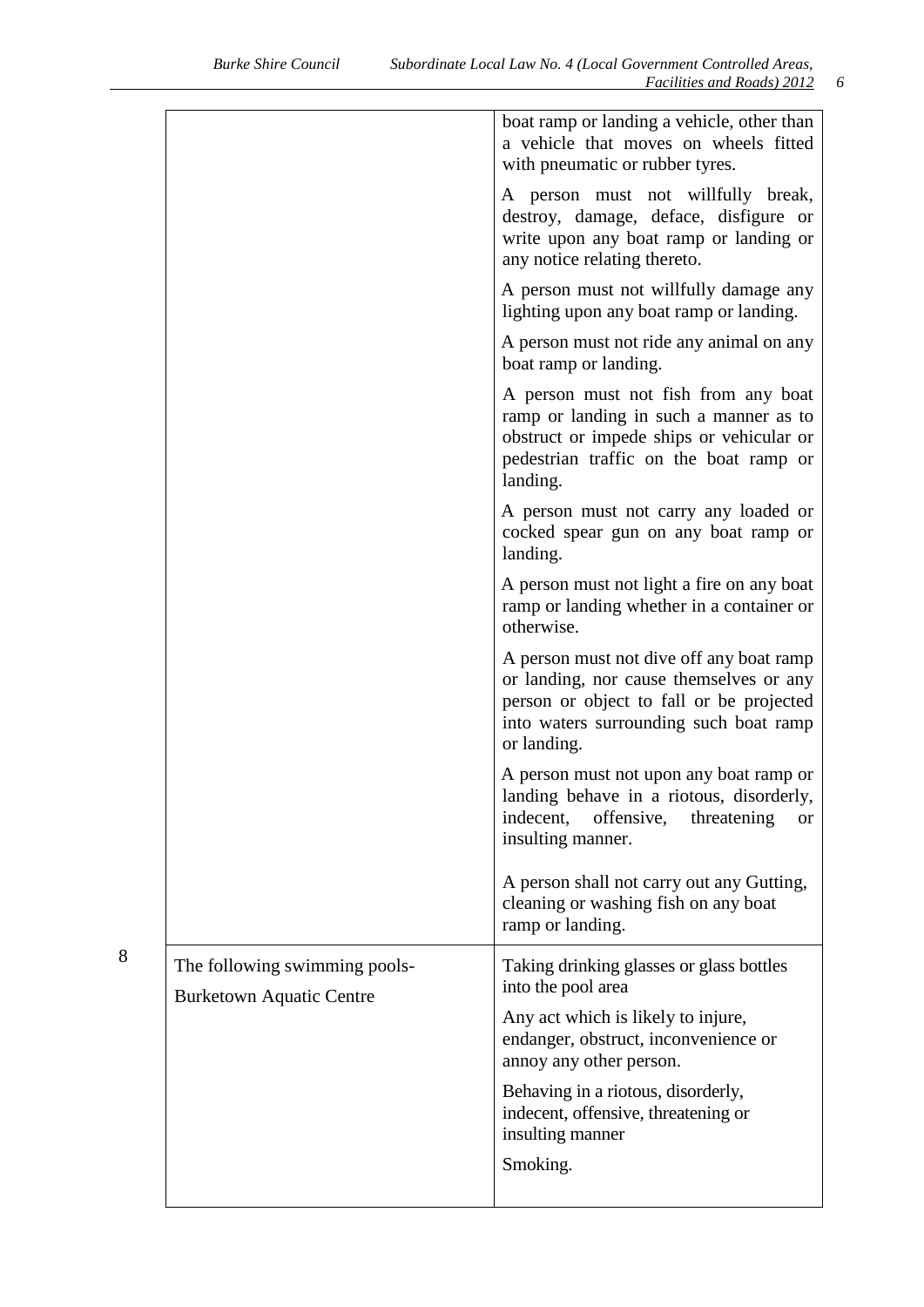# <span id="page-6-0"></span>**Schedule 2 Restricted activities for local government controlled areas or roads**

Section 5(2)

|              | <b>Column 1</b><br><b>Local government</b><br>controlled area or road        | <b>Column 2</b><br><b>Restricted activity</b>                                                                                                                                                              | <b>Column 3</b><br><b>Extent of restriction</b>                                                                                         |
|--------------|------------------------------------------------------------------------------|------------------------------------------------------------------------------------------------------------------------------------------------------------------------------------------------------------|-----------------------------------------------------------------------------------------------------------------------------------------|
| $\mathbf{1}$ | All local government<br>controlled areas within the<br>local government area | Consumption of liquor                                                                                                                                                                                      | Make application to<br>Council under the Liquor<br>Act to have the area<br>declared an area for the<br>public consumption of<br>alcohol |
|              |                                                                              | Exhibit advertising                                                                                                                                                                                        | Written approval of<br>Council or delegate                                                                                              |
|              |                                                                              | Erect a structure, screen,<br>awning or enclosure                                                                                                                                                          | Written approval of<br>Council or delegate                                                                                              |
|              |                                                                              | Distribute a handbill or<br>advertisement                                                                                                                                                                  | Written approval of<br>Council or delegate                                                                                              |
|              |                                                                              | Play a musical instrument<br>or sing or direct or procure<br>a musical performance                                                                                                                         | Written approval of<br>Council or delegate                                                                                              |
|              |                                                                              | Collect or attempt to<br>collect money                                                                                                                                                                     | Written approval of<br>Council or delegate                                                                                              |
|              |                                                                              | Set up or operate or use a<br>loud speaker or sound<br>amplifying device                                                                                                                                   | Written approval of<br>Council or delegate                                                                                              |
|              |                                                                              | Except in places set apart<br>by Council, organise or<br>play a game the playing of<br>which requires the<br>exclusion from the playing<br>space of all persons other<br>than those engaged in the<br>game | Written approval of<br>Council or delegate                                                                                              |
|              |                                                                              |                                                                                                                                                                                                            |                                                                                                                                         |
|              |                                                                              |                                                                                                                                                                                                            |                                                                                                                                         |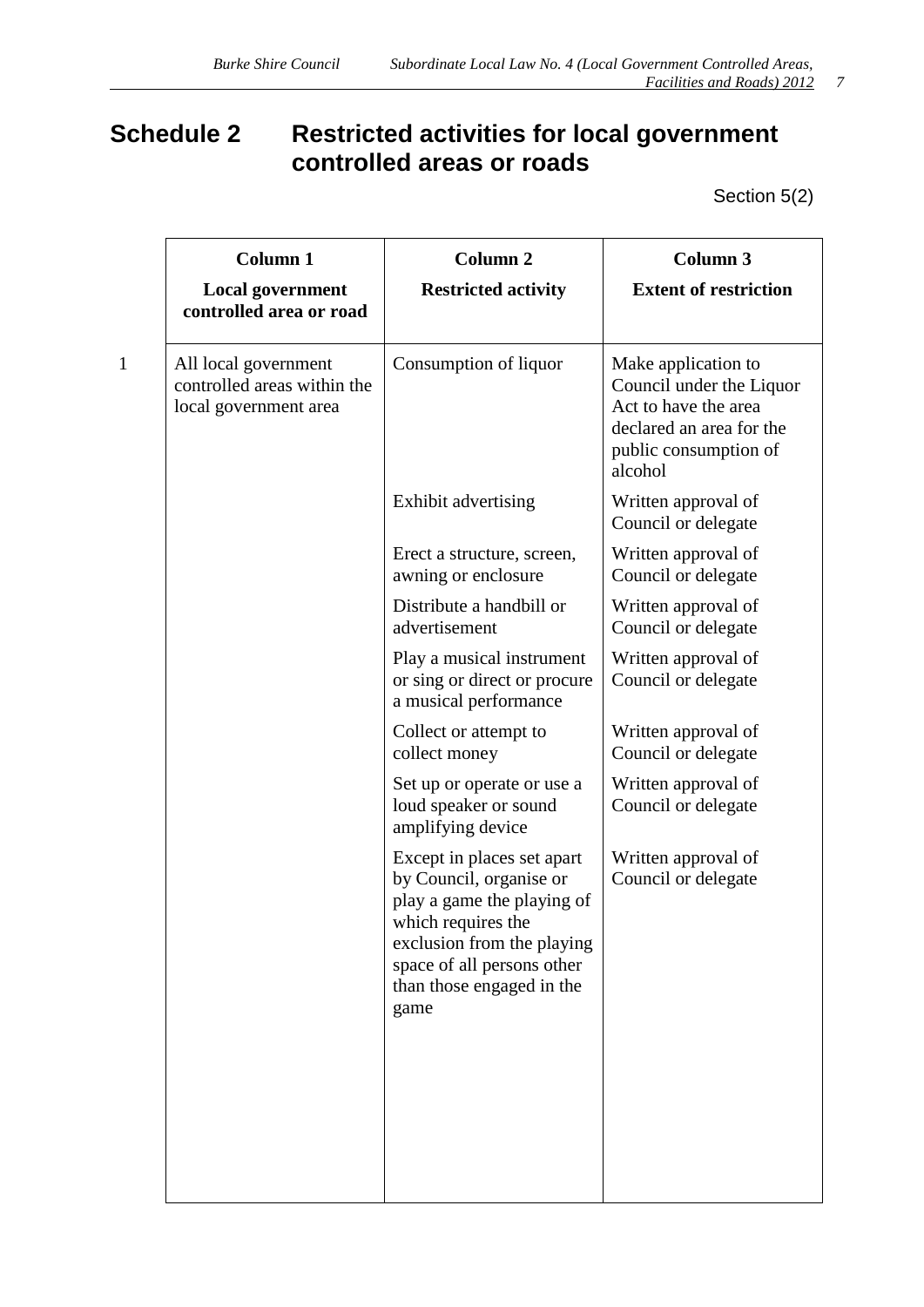| 2<br>All roads within the local<br>The washing or cleansing,<br>Permitted only if the<br>painting, repairing,<br>government area<br>alteration or maintenance<br>of vehicles on a road' (see<br>s.66 $(3)(b)$ of the Transport<br><b>Operations</b> (Road Use<br>Management) Act 1995,<br>performance of<br>which permits local laws<br>to regulate these activities<br>on roads) | vehicle is temporarily<br>disabled with a minor fault<br>and the driver of the<br>vehicle stops for no longer<br>than is necessary for the<br>maintenance work limited<br>to the minimum necessary<br>to allow the vehicle to be<br>moved from the road. |
|-----------------------------------------------------------------------------------------------------------------------------------------------------------------------------------------------------------------------------------------------------------------------------------------------------------------------------------------------------------------------------------|----------------------------------------------------------------------------------------------------------------------------------------------------------------------------------------------------------------------------------------------------------|
|-----------------------------------------------------------------------------------------------------------------------------------------------------------------------------------------------------------------------------------------------------------------------------------------------------------------------------------------------------------------------------------|----------------------------------------------------------------------------------------------------------------------------------------------------------------------------------------------------------------------------------------------------------|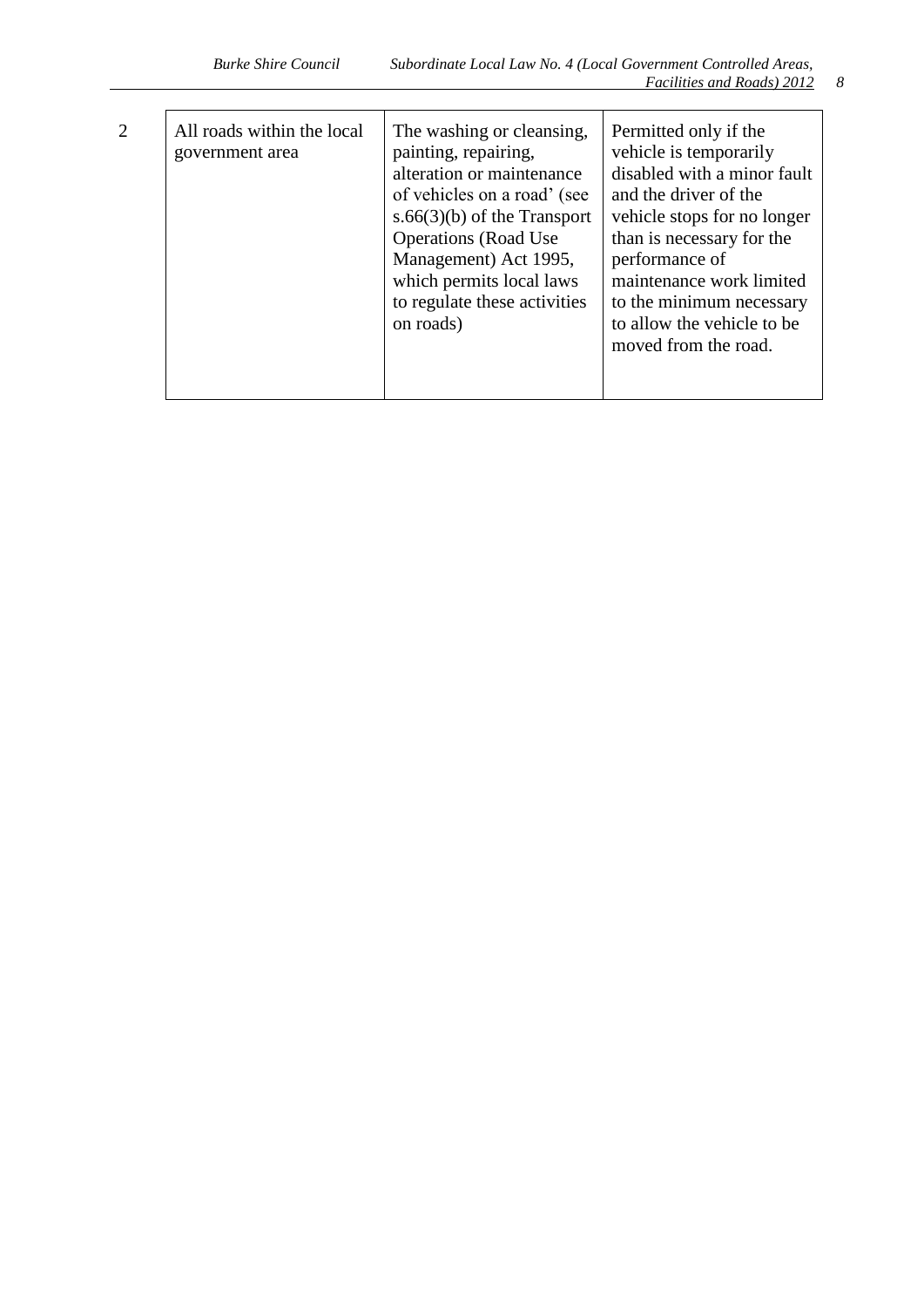# <span id="page-8-0"></span>**Schedule 3 Motor vehicle access areas in local government controlled areas**

Sections 6 and 7

| Column 1<br>Motor vehicle access areas | Column 2<br><b>Prohibited vehicles</b>                                                                                                |
|----------------------------------------|---------------------------------------------------------------------------------------------------------------------------------------|
| All Parks                              | All except:<br>(i) Council or contractor's vehicles, in<br>the course of carrying out council<br>approved improvement or maintenance; |
|                                        | (ii) Where special permission has been<br>granted by Council or an Authorised<br>Person                                               |
|                                        | Trucks over 2 tons                                                                                                                    |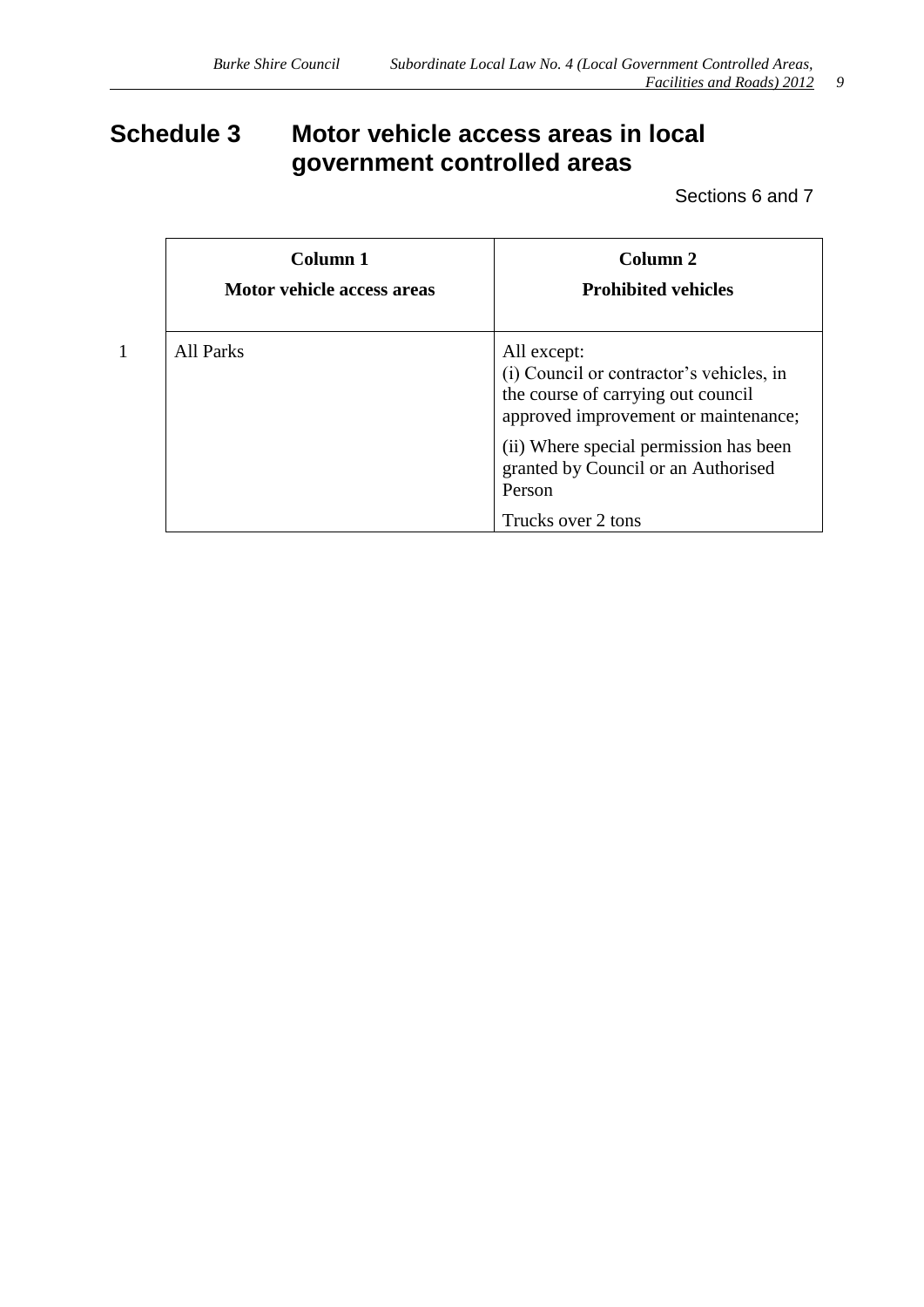# <span id="page-9-0"></span>**Schedule 4 Opening hours for local government controlled areas**

Section 8

Intentionally blank.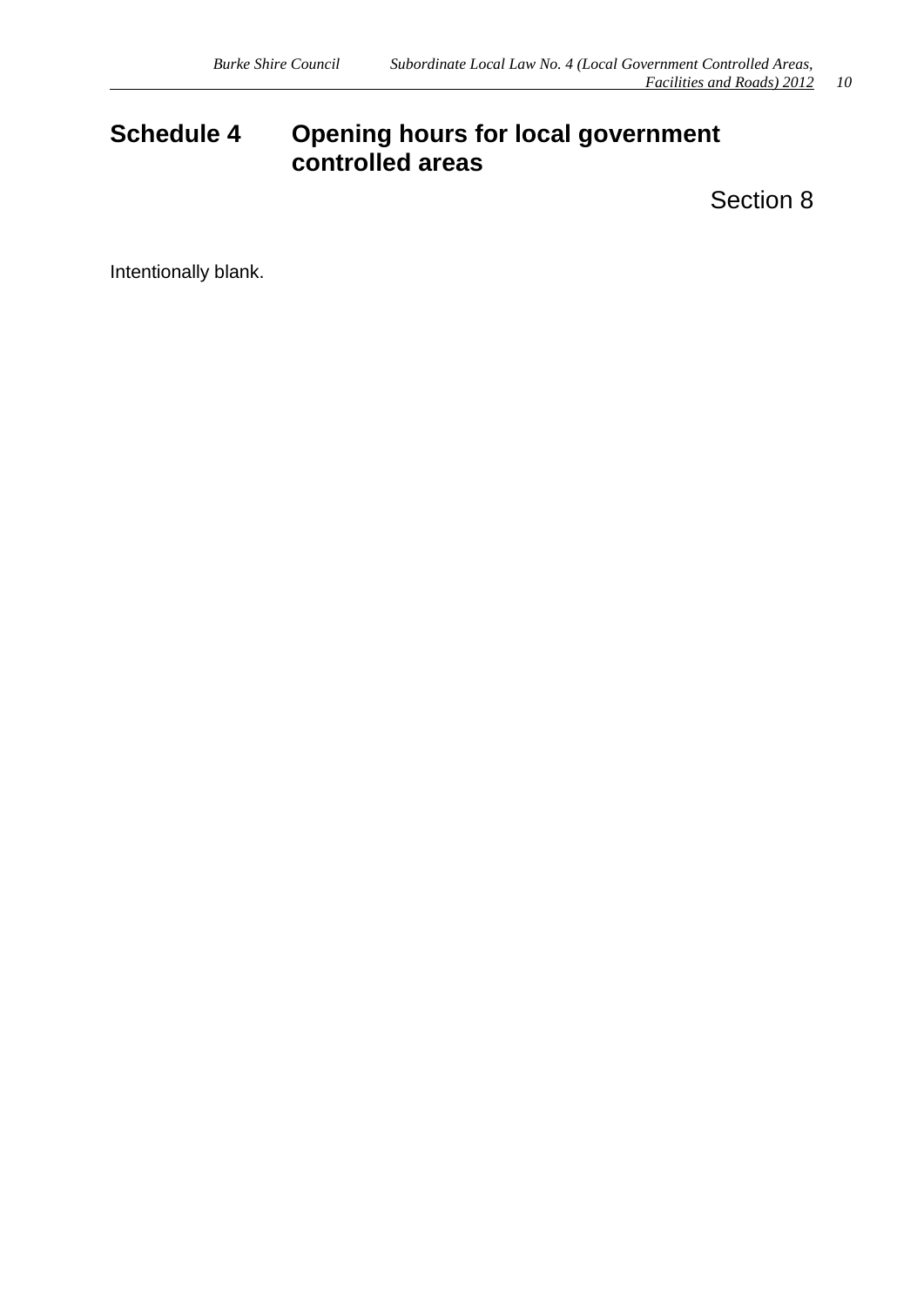## <span id="page-10-0"></span>**Schedule 5 Permanent closure of local government controlled areas**

Section 8

Intentionally blank